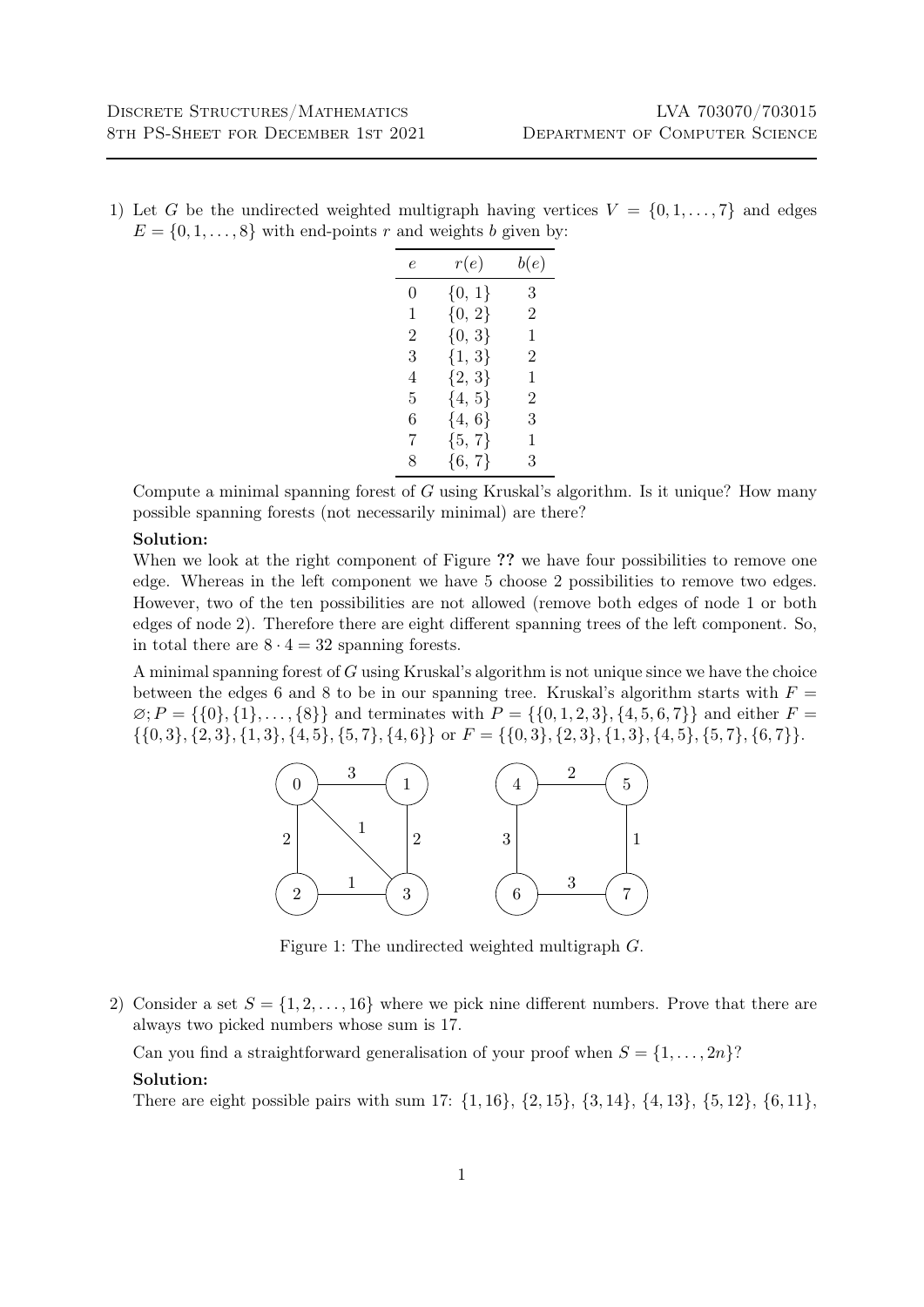

Figure 2: A minimal spanning forest of G.

{7, 10}, {8, 9}. So we pick nine numbers out of eight pairs. From the pigeonhole principle we get that there must be a pair where we picked both numbers. Therefore we picked two numbers whose sum is 17.

More formally: Let  $P = \{(a, b) | a, b \in S, a+b=17\}$  be the set of pairs whose sum is 17. Let  $S' \subseteq S$  be the set of numbers we picked. Now consider the function  $f : S' \to P$ ,  $f(x) =$  $\{x, 17 - x\}$  that maps every number in S' to its pair in P. Since  $|S'| = 9$  and  $|P| = 8$ , the Pigeonhole principle tells us that there exist  $a, b \in S'$  with  $a \neq b$  and  $f(a) = f(b)$ , i.e. two of the numbers we picked are in the same pair and thus sum to 17.

The argument generalises in the following way: If we pick  $n + 1$  different numbers between 1 and  $2n$ , there are always two picked numbers whose sum is  $2n + 1$ .

3) We roll 5 dice after another, each having the numbers 1 to 6 on its faces. The dice are distinguishable (i.e. there is a first, second, third, etc. die) and we look at the results that they show and denote tham as e.g. 21135 (the first die shows a 2, the second one a 1, etc.) Note that e.g. the outcomes 12345 and 21345 are considered different.

There are  $6^5 = 7776$  possible outcomes. Find out how many of these satisfy the following:

- a) Yahtzee: all five dice show the same number
- b) Large straight: The five dice, when ordered in a certain way, show consecutive numbers, e.g. 42153 or 23654
- c) Four of a kind: At least four dice show the same number
- d) Full House: Three dice show one number a and the remaining two show another number b. Note that this means that a Yahtzee is not a full house.
- e) Three of a kind: At least three dice show the same number
- f) Optional exercise (no points): Small straight: We can pick four dice from our five and arrange them in a way so that they show consecutive numbers, e.g. 42613 or 54352. Note that this means that a large straight is also a small straight. Caution: This one is a bit more difficult.

## Solution:

Let [6] denote the set  $\{1, 2, 3, 4, 5, 6\}.$ 

- a) The function  $f : [6] \to [6]^5$ ,  $x \mapsto xxxxx$  is a bijection between the set [6] and the set of Yahtzees. Consequently, there are 6 Yahtzee outcomes. (namely: 11111, 22222, 33333, 44444, 55555, 66666)
- b) If we sort the outcomes of a large straight, the only possibilities are 12345 and 23456. Each of these corresponds to exactly 5! permutations of dice, so we get  $2 \cdot 5! = 240$ outcomes.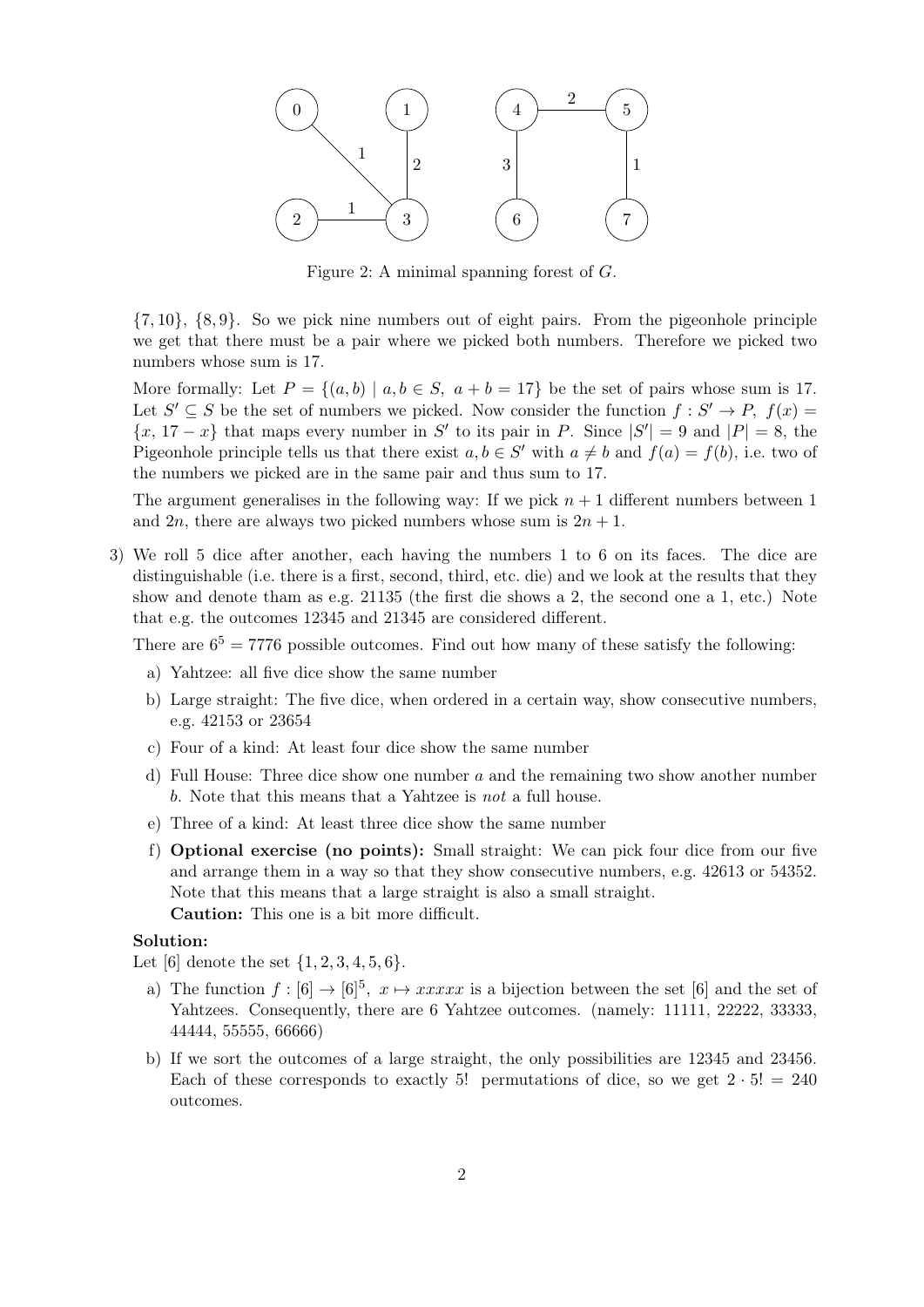c) First, let's find the number of outcomes where exactly four dice show the same number. That means four dice show the a number  $a \in [6]$  and the remaining die shows a number  $b \in [6] \setminus \{a\}$ . Given a and b and the index of that one non-conforming die (between 1) and 5), we can construct an *exactly four of a kind* outcome, and of course we can also compute  $a, b$ , and the index of the non-conforming die given an "exactly four of a kind" outcome, so this is a bijection between the set of "exactly four of a kind" outcomes and the set  $\{(a, b, i) \mid a \in [6], b \in [6] \setminus \{b\}, i \in [5]\}.$  Since we have 6 choices for a, 5 choices for b, and 5 for i, we get  $6 \cdot 5 \cdot 5 = 150$  outcomes.

Since we want to know that number of at least four of a kind outcomes, we still need to add the outcomes where all five dice show the same number (i.e. the Yahtzees). We showed above that there are 6 of them, so the number of four-of-a-kinds is 156.

- d) A full house consists of a dice pair showing the same number and a dice triple showing another number. Any full house is therefore uniquely determined by the number  $a \in [6]$ shown by the pair, the number  $b \in [6] \setminus \{a\}$  shown by the triple, and the set of indices I of the two dice that show b. There are clearly 6 possible choices for a and 5 for b. For the set I, we are picking a 2-element subset of a 5-element set, so there are  $\binom{5}{2}$  $\binom{5}{2} = 10$ possibilities for I, i.e.  $6 \cdot 5 \cdot 10 = 300$  possibilities altogether.
- e) Again, we first find the number of outcomes where exactly three dice show the same number. We have  $\binom{5}{3}$  $_3^5$  = 10 ways to pick those three dice and 6 numbers to choose from for them. For each of the remaining two dice, we can choose from 5 numbers. That gives us a total of  $10 \cdot 6 \cdot 5 \cdot 5 = 1500$  outcomes. Together with the 156 four-of-a-kind outcomes. we then have 1656 outcomes.
- f) Let us first look at small straights that are not large straights. There are two possibilities for this:
	- the dice show 5 different numbers, spanning the set  $\{1, 2, 3, 4, 6\}$  or the set  $\{1, 3, 4, 5, 6\}$
	- the dice show 4 different numbers, spanning one of the sets  $\{1, 2, 3, 4\}$  or  $\{2, 3, 4, 5\}$ or  $\{3, 4, 5, 6\}$ , with two dice showing the same number

The first two cases are easy to count: there are five numbers to distribute over the 5 dice, giving us 5! possibilities each time. For each of the remaining three cases, we have  $\binom{5}{2}$  $\binom{5}{2}$  = 10 possibilities to pick the pair of dice showing the same number, 4 possibilities to pick the number that they show, and 3! possibilities to distribute the remaining 3 numbers onto the remaining 3 dice.

Thus, in total, we have  $2 \cdot 5! + 3 \cdot 10 \cdot 4 \cdot 3! = 960$  "proper small straight" outcomes. Together with the 240 large straight outcomes we computed earlier, there are 1200 small straight outcomes.

- 4\*) Consider Kruskal's algorithm from the lecture.
	- a) Propose a modification of the algorithm to compute a spanning forest with a maximum possible weight instead of the minimal. Prove its correctness.
	- b) Prove the following. If the weight function is injective, then the minimal spanning forest is unique (that is, all other spanning forests are not minimal).
	- c) Is the following true? If the minimal spanning forest of a weighted multigraph is unique, then the weight function must be injective.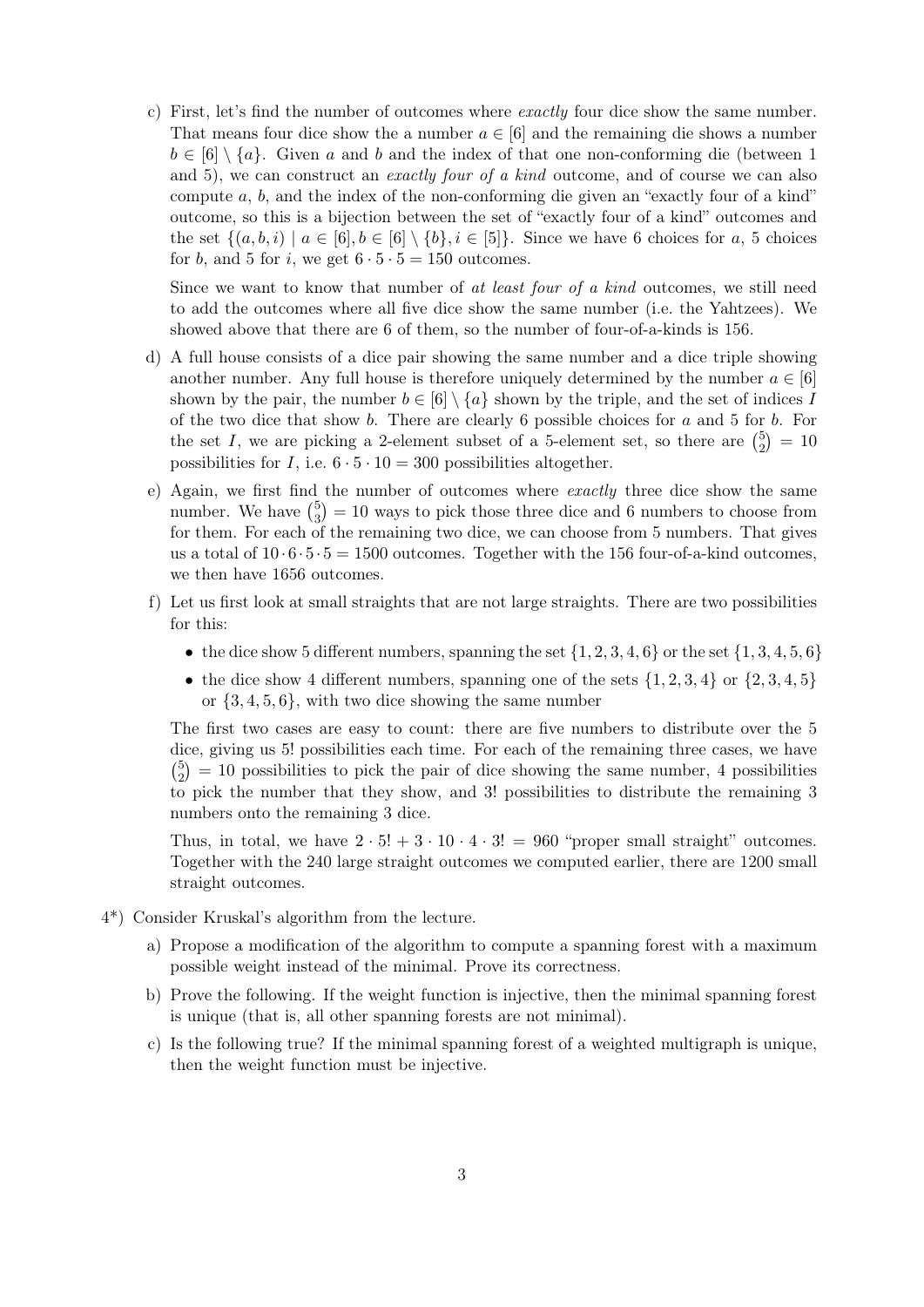d) Consider the fully connected undirected graph  $G<sub>5</sub>$  on 5 nodes where every node is connected to every other node except itself. How many edges does  $G_5$  have? How many spanning trees of  $G<sub>5</sub>$  are there?

## Solution:

- a) Observe that Kruskal's algorithm does not need the weights to be positive. Hence, given the weight function w, we can define a new weight function  $w'(e) = -w(e)$  and run the standard Kruskal's algorithm. The output is the minimal spanning forest with respect to  $w'$  which is the maximal spanning forest with respect to  $w$ .
- b) If the weight function is injective, then the order of edges considered by Kruskal's algorithm is uniquely determined. The proof of the claim follows.

Let  $G = (V, E)$  is a graph with n nodes and weights w. Let  $F = \{e_1, e_2, \ldots, e_m\}$  be the output of Kruskal's algorithm executed on G. For the contradiction, let  $F' = \{e'_1, e'_2, \ldots, e'_m\}$ be a different minimal spanning forest. Let us assume the edges are sorted by their increasing weights. Hence the edges of  $F$  were selected in this order by the run of Kruskal's algorithm. Since the weight function w is injective and because  $w(F) = w(F')$ , there must be an index k such that  $w(e_k) > w(e'_k)$ . Let us consider the minimal such index k. Clearly  $k > 1$ , because  $e_1$  has the least weight. Let us consider the following sets of edges.

$$
L = \{e_1, e_2, \dots, e_{k-1}\}
$$
  

$$
L' = \{e'_1, e'_2, \dots, e'_{k-1}, e'_k\}
$$

Since the edges are sorted by weights, we have  $w(e') < w(e_k)$  for all  $e' \in L'$ .

Now, L was the intermediate result of the run of Kruskal's algorithm on G after selecting edges from L, and before selecting the edge  $e_k$ . Let us consider the partitioning into connected components  $(V_1, E_1), \ldots, (V_s, E_s)$  at this point. This is a forest with s trees and thus it has exactly  $\sum_{i=1}^{s}(|V_i|-1) = n-s$  edges. These edges are L and hence  $|L| = n-s$ . Now we observe that there must be an edge  $e' \in L'$  which connects two different trees of this forest. This is because  $L'$  does not contain a cycle. If we try to place the edges of  $L'$ into the components  $V_1, \ldots, V_s$ , we can place at most  $|V_i| - 1$  edges in the component  $V_i$ , otherwise we create a cycle. In this way can place at most  $\sum_{i=1}^{s} (|V_i| - 1) = n - s$  edges but there are  $|L'| = |L| + 1 = n - s + 1$  edges in L' and hence some edge  $e' \in L'$  must connect two different components. Clearly  $e' \notin L$  and we know  $w(e') < w(e_k)$  from above. But then  $e'$  should have been selected by Kruskal's algorithm after selecting the edges from  $L$ , and not  $e_k$ . Hence contradiction.

c) No. For an example, consider a multigraph on 2 nodes  $\{a, b\}$  with three (multi-)edges between a and b with weights  $1, 2, 2$ .

In fact, any forest clearly has a unique spanning forest, so any forest where two edges have the same weight is a counterexample.

d) The number of edges is simply the number of 2-element subsets of  $\{1, 2, 3, 4, 5\}$ , which is simply  $\binom{5}{2}$  $\binom{5}{2}$  = 10. This generalises to  $\binom{n}{2}$  $\binom{n}{2} = \frac{1}{2}$  $\frac{1}{2}n(n-1)$  for *n* nodes.

For the spanning trees, we can first think about what general shapes of trees with 5 elements are possible. There are only these three: $<sup>1</sup>$  $<sup>1</sup>$  $<sup>1</sup>$ </sup>

<span id="page-3-0"></span><sup>&</sup>lt;sup>1</sup>For those of you who took organic chemistry in high school, these are the three different structural isomers of pentane: [Pentane,](https://en.wikipedia.org/wiki/Pentane) [Isopentane,](https://en.wikipedia.org/wiki/Isopentane) and [Neopentane](https://en.wikipedia.org/wiki/Neopentane)